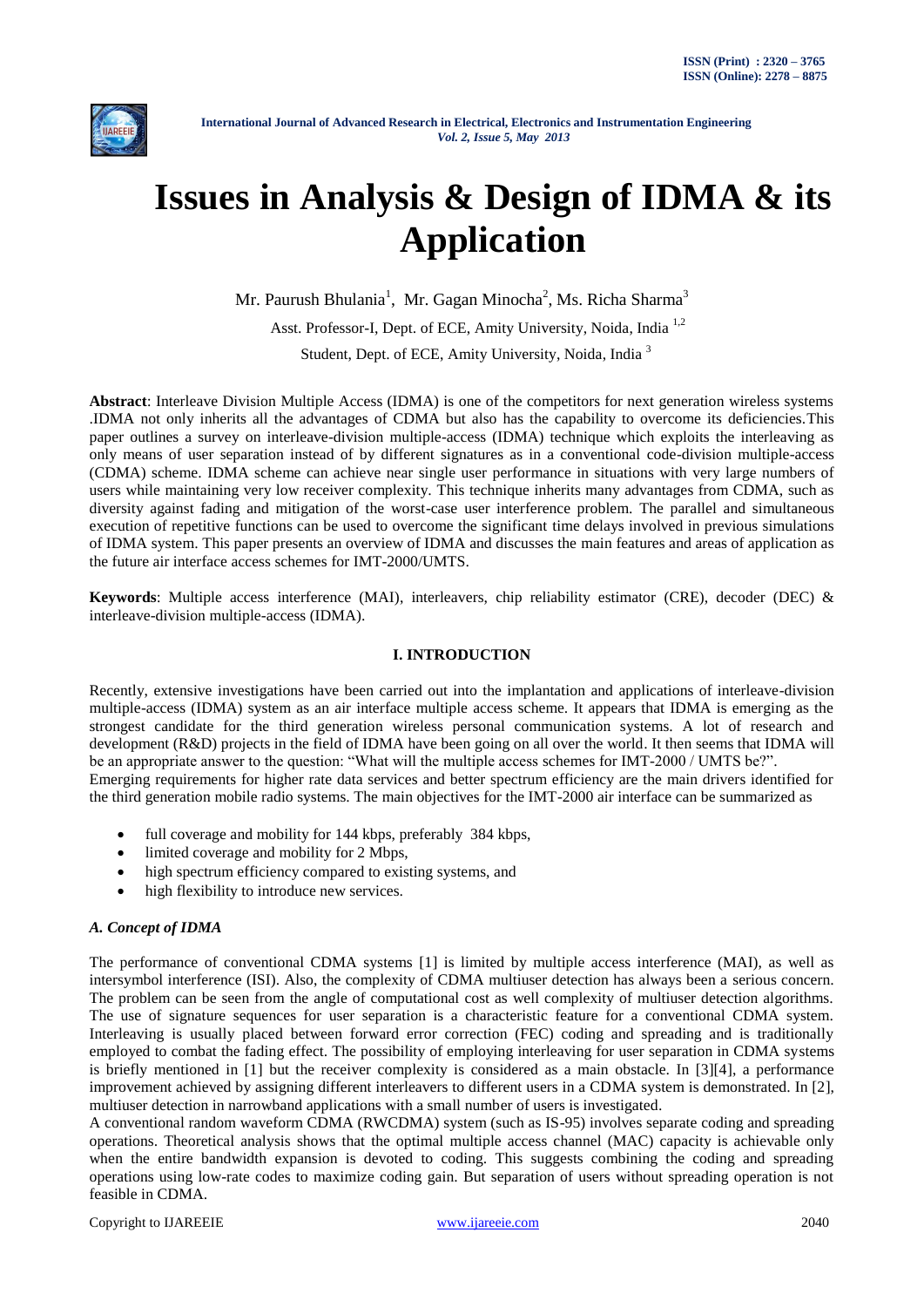

## *B. Introduction to IDMA*

This paper presents an asynchronous interleave-division multiple-access (IDMA) scheme for spread spectrum mobile communication systems, in which users are distinguished by different chip-level interleavers instead of by different signatures as in a conventional CDMA system incorporating the principle explained in [5][6]. The scheme considered is a special case of CDMA in which bandwidth expansion is entirely performed by low-rate coding. For convenience, it may be referred as interleave-division multiple-access (IDMA) [7][6]. This scheme inherits many advantages from CDMA such as dynamic channel sharing, mitigation of cross-cell interferences, asynchronous transmission, ease of cell planning, and robustness against fading. It also allows a low complexity multiple user detection techniques applicable to systems with large numbers of users in multipath channels. In this paper, an effort has been made to study of proposed IDMA scheme by different researchers. A very low-cost chip-by-chip iterative detection algorithm is explained with complexity independent of user number and increasing linearity with the path number. The advantages of using low-rate coded systems are demonstrated analytically. We will show that the proposed IDMA scheme can achieve performance close to the capacity of a multiple access channel.

# **II. IDMA TRANSMITTERS & RECEIVER PRINCIPLES**

#### *A. Transmitter Structure* [8]-[12]

The upper part of Fig. 1 shows the transmitter structure of IDMA with K users. The input data sequence  $d_k$  of user k is encoded using a low-rate code C, generating a coded sequence  $c_k \equiv [c_k (1), ..., c_k (i), ..., c_k (J)]$ , where J is the frame length. The elements in ck are then fed to an interleaver producing  $x_k = [x_k(1), ..., x_k(i), ..., x_k(J)]$ . The elements in ck and xk are called "chips" [13]. Users are solely distinguished by their unique interleavers. We assume that the interleavers are generated independently and randomly. These interleavers disperse the coded sequences so that the adjacent chips are approximately uncorrelated [10][11].



Fig.1. Transmitter and receiver structures of IDMA [12]

#### *B. Receiver Structure* [8]-[12]

The receiver structure consists of an elementary signal estimator (ESE) and K single-user a posteriori probability (APP) decoders (DECs). The multiple access and coding constraints are considered separately in the ESE and DECs. The outputs of the ESE and DECs are extrinsic log-likelihood ratios (LLRs) about  $\{x_k(i)\}\$  defined below [11] -[14]:

$$
e(x_k(j)) = \log\left(\frac{(\Pr(x_k(j) = +1))}{(\Pr(x_k(j) = -1))}\right)_{\forall k,j}
$$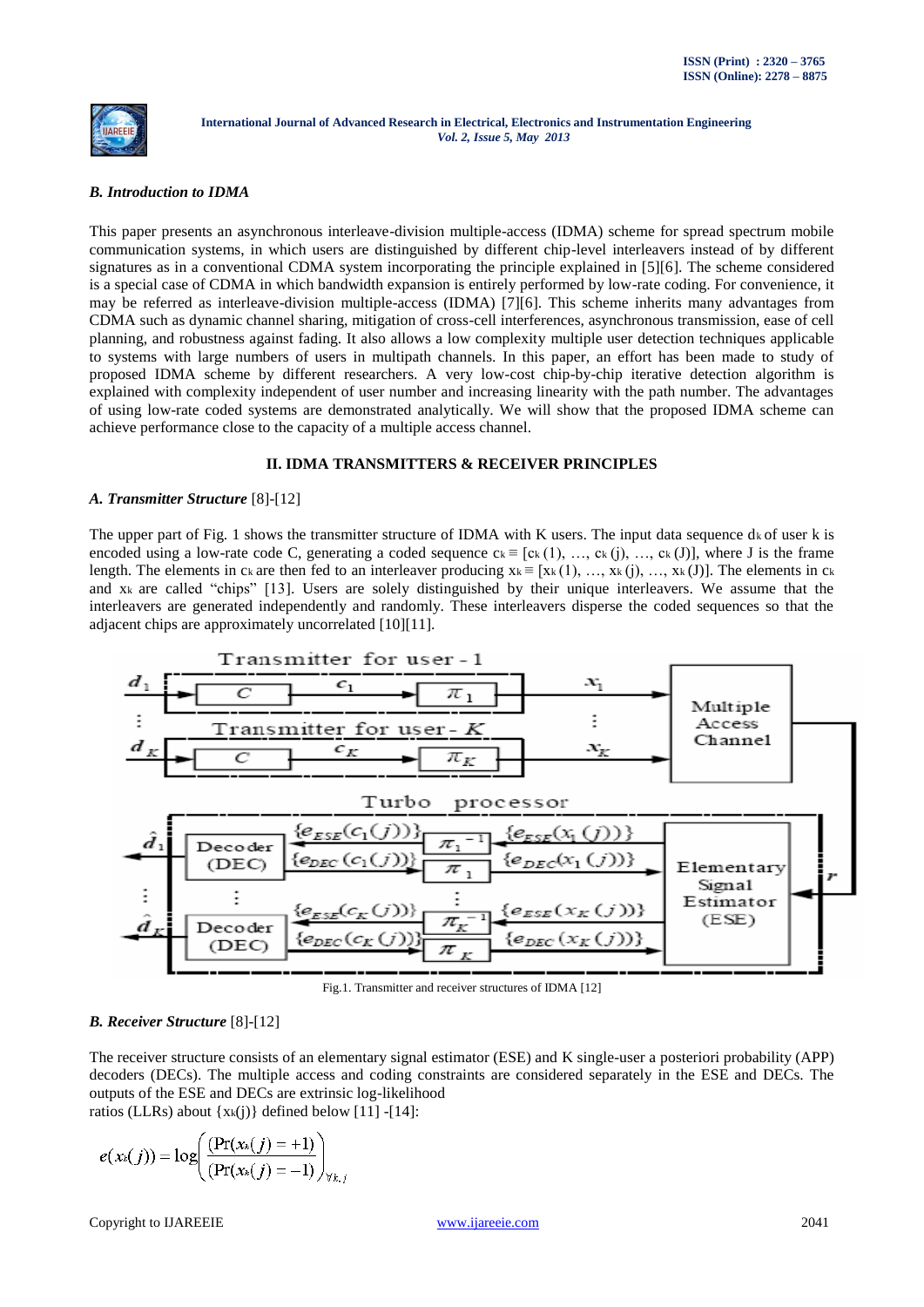

These LLRs are further distinguished by subscripts, i.e., *eESE* (xk(j)) and *eDEC* (xk(j)), depending on whether they are generated by the ESE or DECs. A global turbo-type iterative process is then applied to process the LLRs generated by the ESE and DECs [12] .

# **III. ISSUES IN IDMA**

There are many burning issues in the field of research in Interleave Division Multiple Access. Some of them are listed below:

- 1. Signalling schemes in multipath fading channels
- 2. Optimum coding Technique
- 3. Variation in Interleaver design
- 4. Power Control Algorithms

#### *A. Signalling schemes in multipath fading channels*

In the [14], L. ping has studied the IDMA scheme with BPSK and QPSK modulation schemes. In both the scheme, the improvement in BER has been observed in comparison to CDMA. The QPSK scheme is always preferred to BPSK scheme in terms of better bandwidth utilization even if the BER performance is comparable to that of BPSK. Benefit including low-cost MUD for system for large users, high spectral efficiency and near limit performance, has been reported by L. ping et al.

The scope of applying other modulation scheme to IDMA needs to be performed, still.

#### *B. Optimum coding Technique*

In [14], Ping has worked with turbo-hadamard codes and in [15],[16] space time code has been reported. With simple convolution/repetition codes, overall throughputs of 3 bits/chip with one receive antenna and 6 bits/chip with two receive antennas are observed for systems with as many as about 100 users. More sophisticated low-rate codes can also be used for further performance enhancement, as illustrated by comparison between low-rate and high-rate coded IDMA systems.

With space time coding, the detection complexity is very moderate, and grows only linearly with the number of transmit antennas. Thus, systems with a large number of transmit antennas can be processed.

The basic principle of the scheme in Fig. is the use of repetition coding together with random interleaving and iterative detection. The repetition coding is a simple way to achieve diversity, since each bit has N replicas transmitted from N antennas with different fading coefficients. At the receiver side, the information about a bit is collected from N samples. Such a technique has been studied before, e.g., the delay diversity scheme [17]. The work in this paper shows that such a simple scheme can achieve performance close to the theoretical limit (as a result of the iterative detection strategy). This scheme is applicable to any number of transmit antennas and is simpler and more flexible than other the schemes.



Figure 2: Transmitter and receiver structure of the IDMA system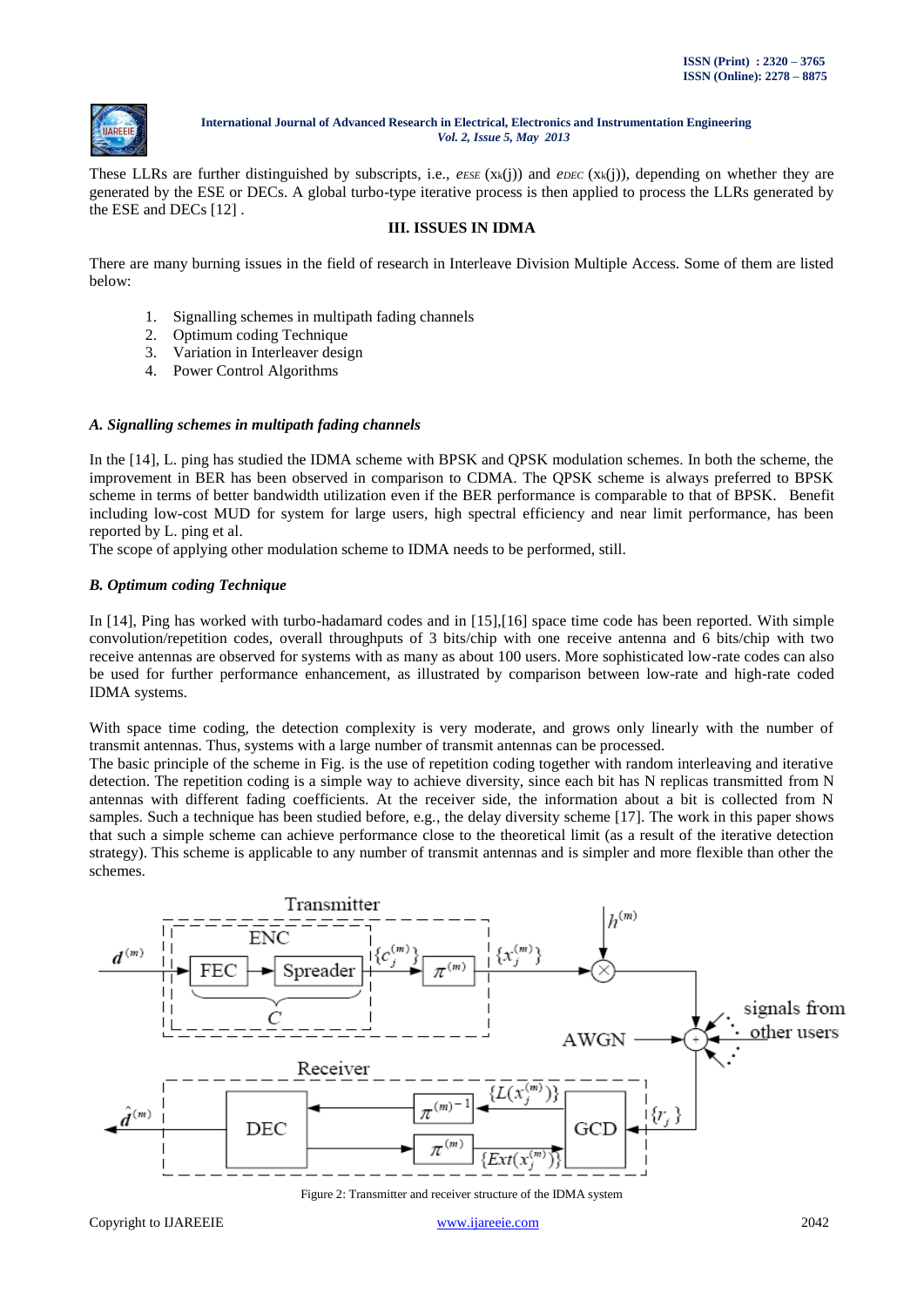

It also appears that a codeword difference matrix in an interleaver-based code has a large probability of being full rank after random interleaving. The theoretical analysis of this problem remains open and is a subject of current investigations. (For a preliminary discussion see [18].) It will also be interesting to discover if careful design can lead to better performance for the interleaver-based code, and how much improvement can be achieved. We are currently working on this issue.

## *C. Variation in Interleaver design*

In IDMA systems, different interleavers are assigned to different users. In theory, the user-specific interleavers can be generated independently and randomly. If this is the case, the base station (BS) has to use a considerable amount of memory to store these interleavers, which may cause serious concern when the number of users is large. Also, during the initial link setting-up phase, there should be messages passing between the BS and mobile stations (MSs) to inform each other about their interleavers. Extra bandwidth resource will be consumed for this purpose if the interleavers used by the BS and MSs are long and randomly generated. In [12], L. Ping has examined a power-interleaver generation method to alleviate this concern. With this method, the interleaver assignment scheme is simplified and memory cost is greatly reduced without sacrificing performance. This method not only reduces the amount of information exchanged between the BS and MSs, but also greatly reduces the memory cost.

Here, the only the power interleaver  $\phi$  is needed to be stored. Let the power interleaver be  $\pi_1 = \phi$ . After completing the detection cycle for user 1, the interleaver can be updated from  $\pi_1 \equiv \phi$  to  $\phi(\pi) = \phi^2$ . This procedure continues recursively. Numerical results show that the new interleaver generation method, so-called "power-interleavers", can take the place of random-interleavers without performance loss.

# **IV.APPLICATIONS OF IDMA**

# *A. Application in Ultra Wideband System (UWB) System*

Ultra-Wideband (UWB) is a technology for transmitting information spread over a large bandwidth that should, in theory and under the right circumstances, be able to share spectrum with other users. [Federal Communications](http://en.wikipedia.org/wiki/Federal_Communications_Commission)  [Commission](http://en.wikipedia.org/wiki/Federal_Communications_Commission) (FCC) authorizes the unlicensed use of UWB in 3.1–10.6 GHz.

Ultra Wideband was traditionally accepted as impulse radio, but the FCC and ITU-R now define UWB in terms of a transmission from an antenna for which the emitted signal bandwidth exceeds the lesser of 500 MHz or 20% bandwidth. Each pulse in a pulse-based UWB system occupies the entire UWB bandwidth, thus reaping the benefits of relative immunity to [multipath fading](http://en.wikipedia.org/wiki/Multipath) (but not to [intersymbol interference\)](http://en.wikipedia.org/wiki/Intersymbol_interference), unlike [carrier-based](http://en.wikipedia.org/wiki/Carrier_wave) systems that are subject to both deep fades and intersymbol interference. A significant difference between traditional radio transmissions and UWB radio transmissions is that traditional transmissions transmit information by varying the power/frequency/and or phase in distinct and controlled frequencies while UWB transmissions transmit information by generating radio energy at specific times with a broad frequency range. Due to the extremely low emission levels, UWB systems tend to be short-range. However, due to the short duration of the UWB pulses, extremely high data rates are possible, and data rate can be readily traded for range by simply scaling the number of pulses per data bit. However, simple and effective techniques for combating frequency-selective fading and MAI still need to be developed.

In [3], a multicarrier interleave-division multiple-access (MC-IDMA) scheme for ultra-wideband wireless communications is proposed for uplink transmission. The chip-wise interleaving at the transmitter together with receiver iterative processing is proposed to mitigate the frequency-selective fading and suppress the MAI.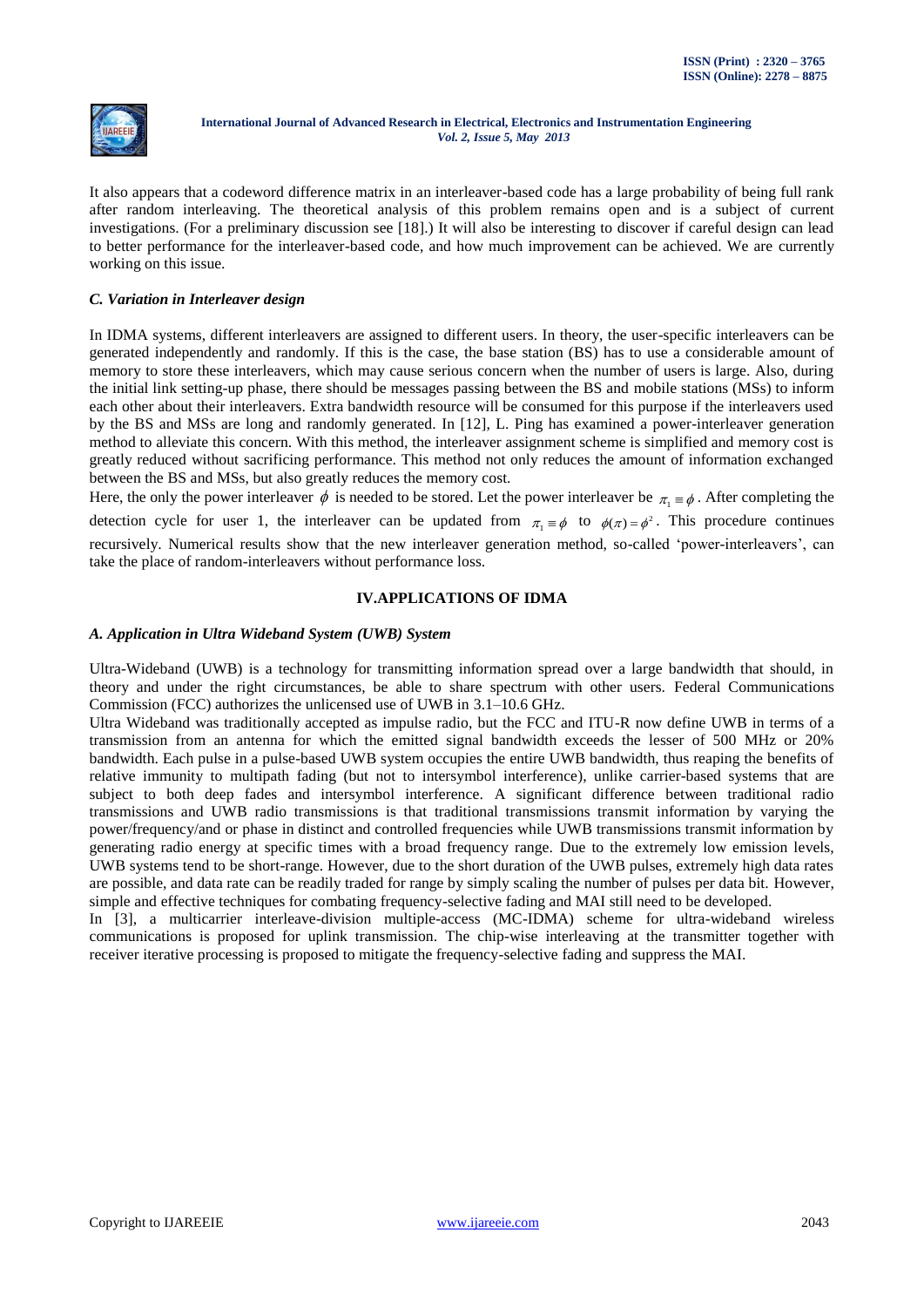

Figure 3: Block Diagram of the uplink MC-IDMA-UWB

As shown in figure**,** the symbol vector is spread by a spreading code to obtain the chip vector which is then randomly interleaved to obtain the transmitted chip vector. Next, an inverse fast Fourier transform (IFFT) operation is applied. A cyclic prefix (CP) with length larger than the sum of the maximum timing error and the channel delay spread is appended to *p*<sup>k</sup> before it is transmitted.

At the receiver, after removing the CP, a fast Fourier transform (FFT) is applied to obtain the received signal in the frequency-domain. A window operation is implemented at the base station to obtain the necessary data for detection. Without loss of generality, the data stream of user 1 is assumed to reach the base station first, followed by that of user 2, etc. The length of the window is the same as the length of the data block and it begins at the point where the data block of the first user arrives.

It is demonstrated that the proposed system is quite robust against the multiple-access interference, frequency-selective fading and narrowband interference.

#### *B. Implementation of IDMA in 4th Generation Bearer services*

In [5], a system for the 4G uplink based on interleave division multiple access (IDMA) is proposed, which can be used with a low complexity, iterative receiver and fulfils the above requirements. Besides high peak data rates, 4G systems have to allow for high mobility with high velocities. Furthermore, the 4G air interfaces have to be scalable and adaptive to meet the demand for the different quality of service (QoS) levels which are expected for the spectrum of applications to be supported by 4G systems.



Figure 4: IDMA based system proposal for 4G uplink in Wireless LAN

In this paper [5], the data rate is adapted by switching between a different numbers of superimposed signature sequences, similar to the multimode transmission concept in UMTS. For convenience, each signature sequence is referred to as a layer in the following. Due to layer-specific spreading, the corresponding receiver is able to recover the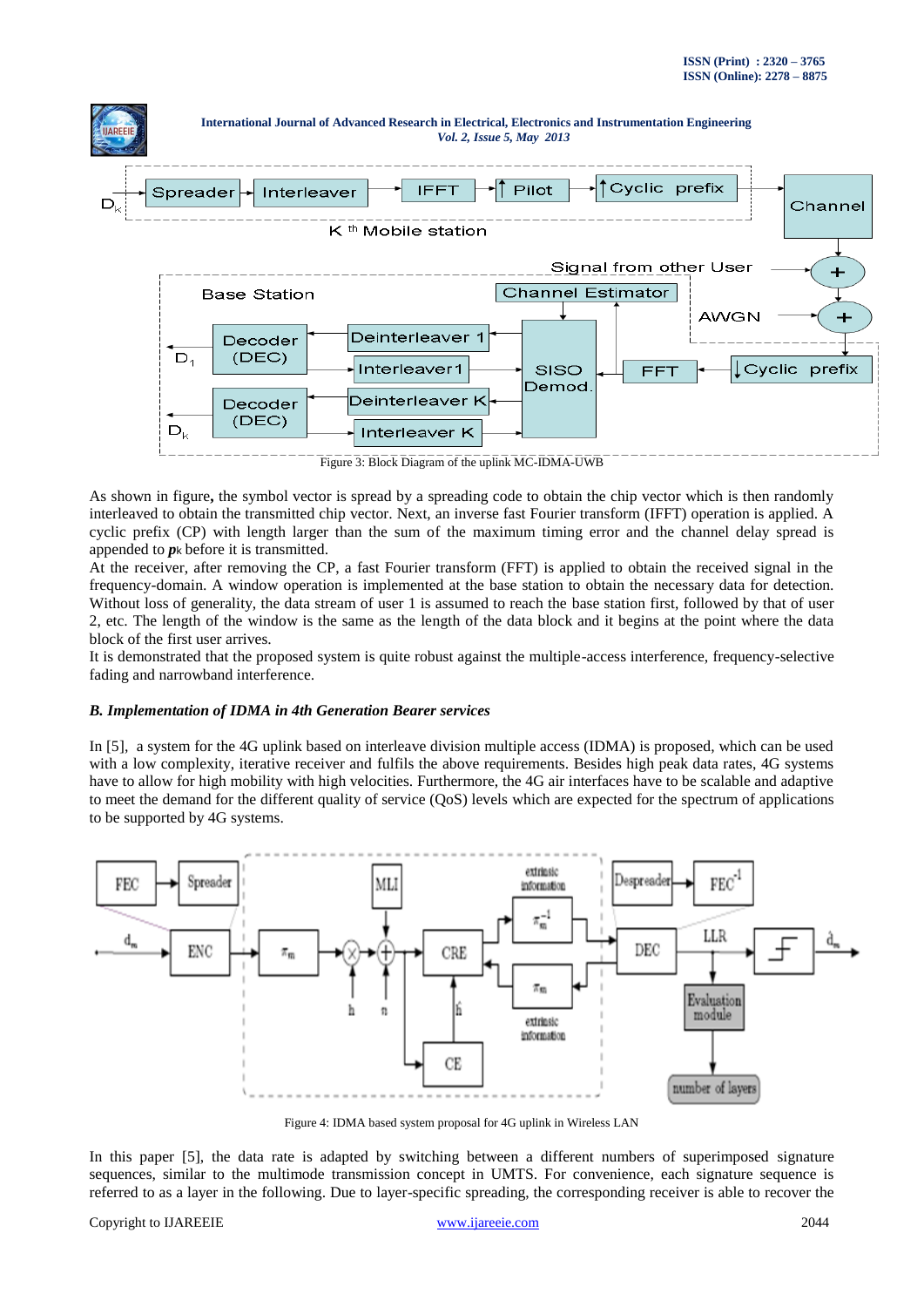

original data streams. A popular technique in this context is code-division multiplexing (CDM). In CDM, spreading is done layer specific. An alternative is interleave-division multiplexing (IDM), where interleaving is done layer specific, as shown in Fig. 4. Each data stream is encoded by the same low-rate channel encoder. The data rate can be adapted by superimposing many encoded and interleaved data streams.

In the channel, multilayer interference [MLI] corresponds to multiuser interference (MAI) in case that multiple users are simultaneously active. This is an additional interference in addition to ISI. At the receiver, according to the turbo principle, the tasks of interference rejection and decoding are done separately, where extrinsic information is shuffled between chip reliability estimator (CRE) and decoder (DEC). Specifically, (multilayer and intersymbol) interference rejection is done by CRE. Channel estimation is particularly difficult for time varying channel conditions. For solving this problem, a novel channel estimation scheme called pilot-layer aided channel estimation (PLACE) is proposed in this paper. PLACE is similar to the burst structure of the uplink dedicated physical channel in UMTS. In the latter case, however, training data (and control information) are carried in the quadrature component, whereas the info bits are carried in the in-phase component.

In contrast to other system designs, channel coding is an integral part of the system design. Separation of the data streams at the receiver can be done in an iterative, low complexity way. These properties are advantageous for multiuser detection at the uplink and therefore make IDMA an attractive candidate for the 4G uplink, but also for an evolution of existing DS-CDMA systems. It is addressed some of the requirements and possible characteristics of the 4G uplink and explained how IDMA might be used to meet them.

#### **V. CONCLUSIONS**

The novel concept of IDMA can generate some fruitful results. The common advantages of conventional DS -CDMA are maintained, since IDMA is just a special form of DS-CDMA. As a consequence, existing CDMA systems may be enhanced by IDMA as well.

Still, there are many horizons open for further improvements and testing of IDMA systems such as in interleaving scheme for memory optimization, improvement in coding schemes, automatic repeat request, synchronization issues, and peak-to-average power reduction, and in modulation schemes. Apart from this, diversity techniques may also be tested and implemented in IDMA systems for superior performances in wireless communication.

#### **ACKNOWLEDGMENT**

I would like to express my sincere gratitude to my guide, **Mr. Paurush Bhulania,** Electronics & Communication Engineering Department, Amity, Noida & **Mr. Gagan Minocha**, & Communication Engineering Department, Amity, Noida. I was privileged to experience a sustained enthusiastic and involved interest from their side. This filled my enthusiasm even further and encouraged us to boldly step into what was a totally dark and unexplored expanse before us. I would also like to thank my seniors who were ready with a positive comment all the time.

#### **REFERENCES**

- [1]. M. Moher and P. Guinand, "An iterative algorithm for asynchronous coded multi-user detection," *IEEE Commun. Lett.*, vol. 2, pp. 229–231, Aug. 1998.
- [2]. F. N. Brannstrom, T. M. Aulin, and L. K. Rasmussen, "Iterative decoders for trellis code multiple-access," *IEEE Trans. on Communs.*, vol. 50, pp. 1478–1485, Sept. 2002.
- [3]. A. Tarable, G. Montorsi, and S. Benedetto, "Analysis and design of interleavers for CDMA systems," *IEEE Commun. Lett.*, vol. 5, pp. 420– 422, Oct. 2001.
- [4]. S. Brück, U. Sorger, S. Gligorevic, and N. Stolte, "Interleaving for outer convolution codes in DSCDMA Systems," *IEEE Trans. Commun.*, vol. 48, pp. 1100–1107, July 2000.
- [5]. S. Verdú and S. Shamai, "Spectral efficiency of CDMA with random spreading," *IEEE Trans. Inform. Theory*, vol. 45, pp. 622–640, Mar. 1999.
- [6]. C. Berrou and A. Glavieux, "Near Shannon limit error correcting coding and decoding: Turbo-codes,"*IEEE Trans. Commun.*, vol. 44, pp. 1261–1271, Oct. 1996.
- [7]. L. Liu, W. K. Leung, and Li Ping, "Simple chip-by-chip multi-user detection for CDMA systems," in *Proc. IEEE VTC-Spring*, Korea, Apr. 2003, pp. 2157-2161.
- [8]. A Simple Approach to Near Optimal Multiuser Detection: Interleave-Division Multiple-Access, L. Ping, L. Liu, and W. K. Leung, Proc.*IEEE WCNC 2003-Wireless Communications and Networking Conf.*,New Orleans, LA, USA, 2003, pp. 391–396.
- [9]. A simple approach to near-optimal multiuser detection: interleave division multiple-access. Li Ping; Lihai Liu; Leung, W.K. Wireless Communications and Networking, 2003. WCNC 2003. 2003 IEEE Volume 1, Issue , 16-20 March 2003 Page(s): 391 - 396 vol.1
- [10]. Analysis and design of interleavers for CDMA systems, Tarable, A.;Montorsi, G.; Benedetto, S. Communications Letters, IEEE Volume 5,Issue 10, Oct 2001 Page(s):420 - 422
- [11]. Interleave-Division Multiple Access, Li Ping, Lihai Liu, K. Y. Wu, and W. K. Leung, *IEEE Trans. Wireless Commun.,* Vol. 5, No. 4, Apr. 2006, pp. 938-947.
- [12]. Iterative detection of interleaver-based space-time codes, Wu K. Y.,Leung W. K., Liu Lihai, Li Ping, *IEICE Trans. on Commun*., vol. E87- B, no. 11, pp. 3173-3179, Nov. 2004.